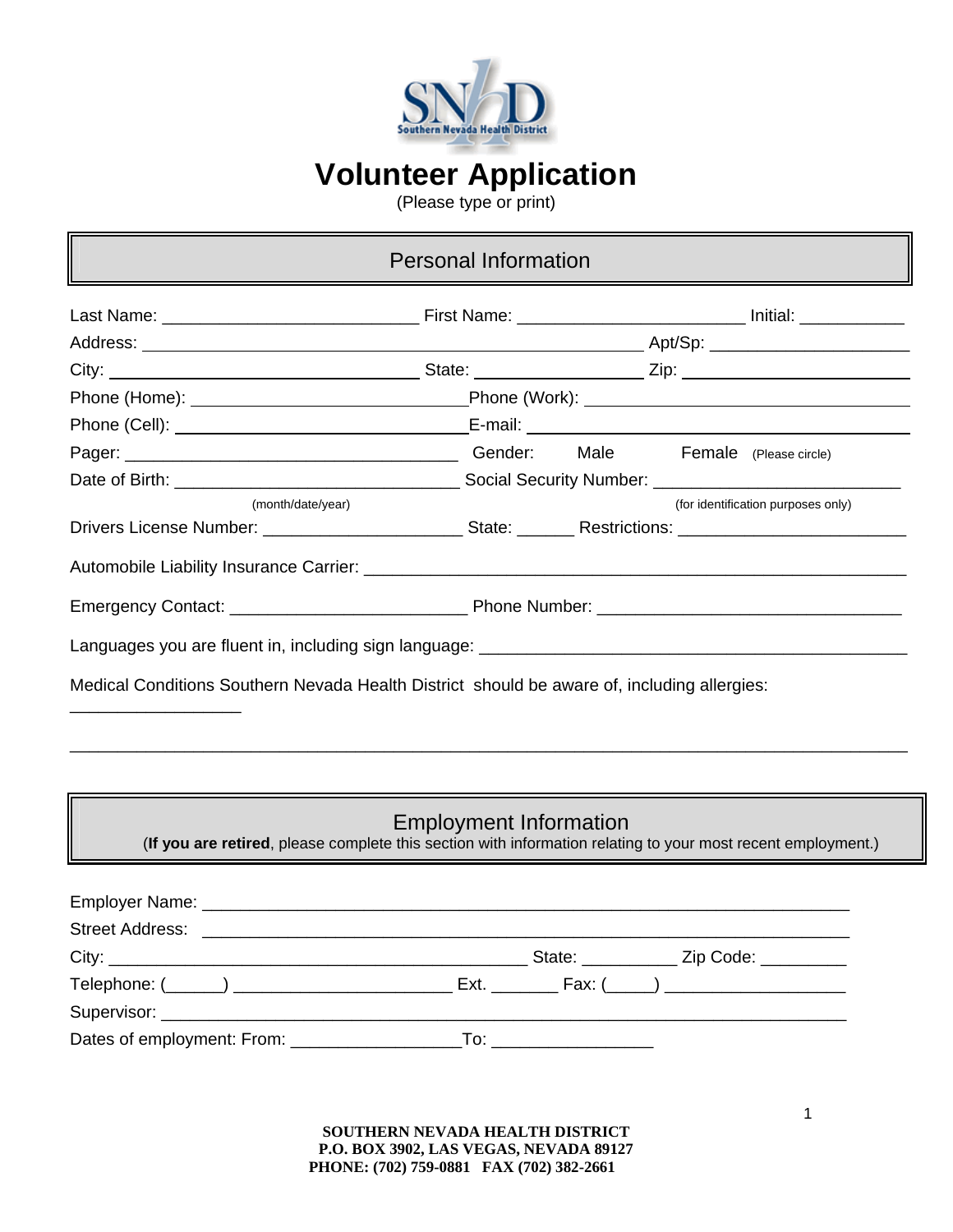

## Professional Licensure, Certification, Specialties & Experience

Name on License or Certification (if different): \_\_\_\_\_\_\_\_\_\_\_\_\_\_\_\_\_\_\_

Licensing Agency and State: \_\_\_\_\_\_\_\_\_\_\_\_\_\_\_\_\_\_\_\_\_\_\_\_\_\_\_\_\_\_\_\_\_\_\_ Expiration Date: \_\_\_\_\_\_\_\_\_\_\_\_\_\_\_\_\_\_\_\_\_\_\_\_\_\_\_\_

List any specialties within your professional licensure(s):

# **Work History**

(Please use the space below to present your work history or you may attach your resume.)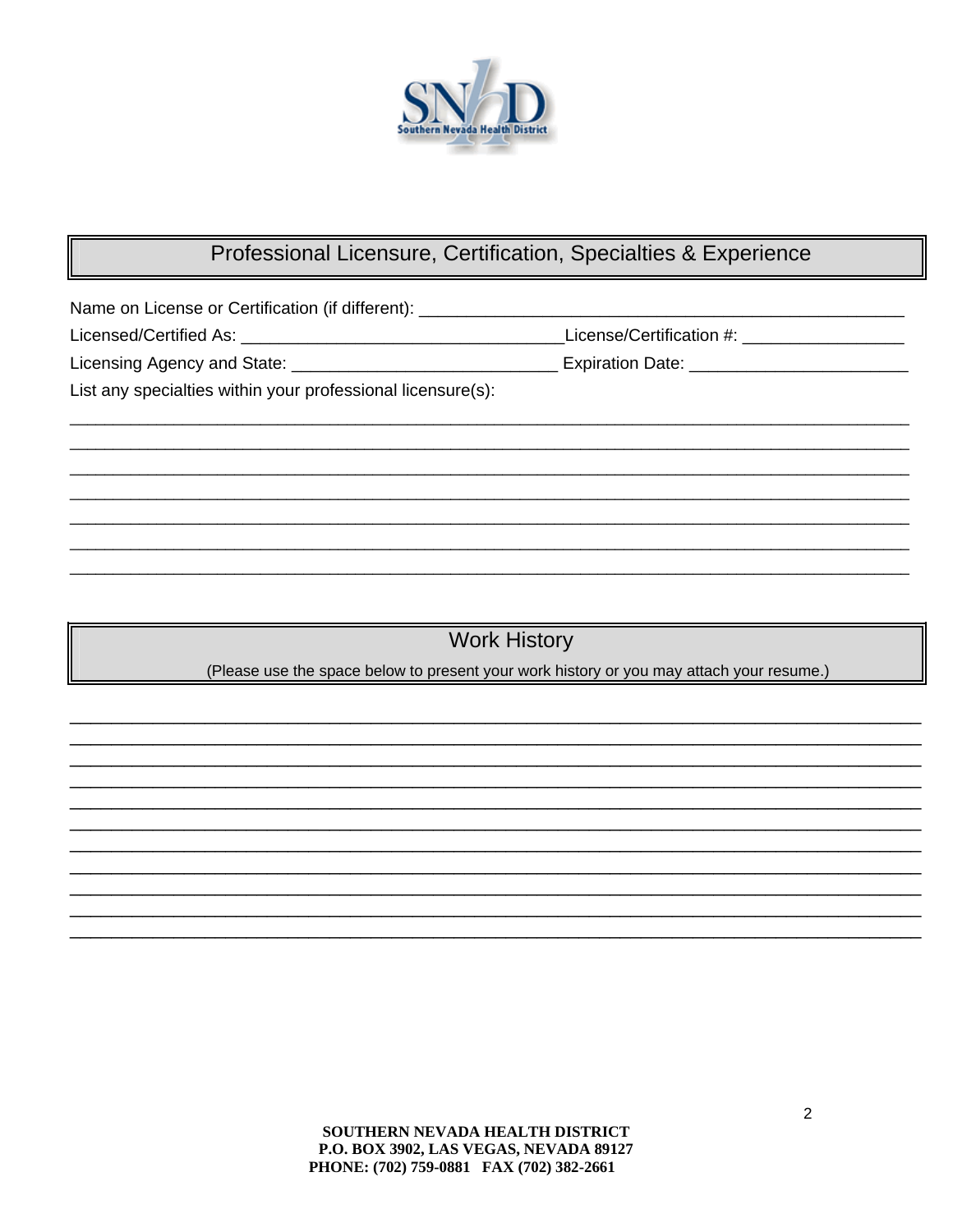

### References

Please provide two references of individuals familiar with your qualifications and/or experience.

| <b>NAME</b> | <b>ADDRESS</b> | <b>TELEPHONE</b> |
|-------------|----------------|------------------|
| . .         |                |                  |
|             |                |                  |
| 2.          |                |                  |
|             |                |                  |

## Southern Nevada Health District Volunteer Agreement

I, \_\_\_\_\_\_\_\_\_\_\_\_\_\_\_\_\_\_\_\_\_\_\_\_\_\_\_\_\_\_\_\_\_\_\_\_\_\_\_\_\_, offer to serve as a volunteer within Southern Nevada Health District.

In making this offer, I agree and/or understand that I will:

- 1. Perform my volunteer services and activities under the direction and guidance of the Southern Nevada Health District.
- 2. Waive any claims for compensation from the Southern Nevada Health District for any services performed related to my volunteer assignment.
- 3. Be responsible for any cost or treatment of any illness or medical condition that is not directly related to the performance of my volunteer assignments.
- 4. Be bound by the Southern Nevada Health District Code of Ethics and Conduct in performing my duties as a volunteer with Southern Nevada Health District.

 $\overline{\phantom{a}}$  , and the contract of the contract of the contract of the contract of the contract of the contract of the contract of the contract of the contract of the contract of the contract of the contract of the contrac

Signature of Volunteer **Date**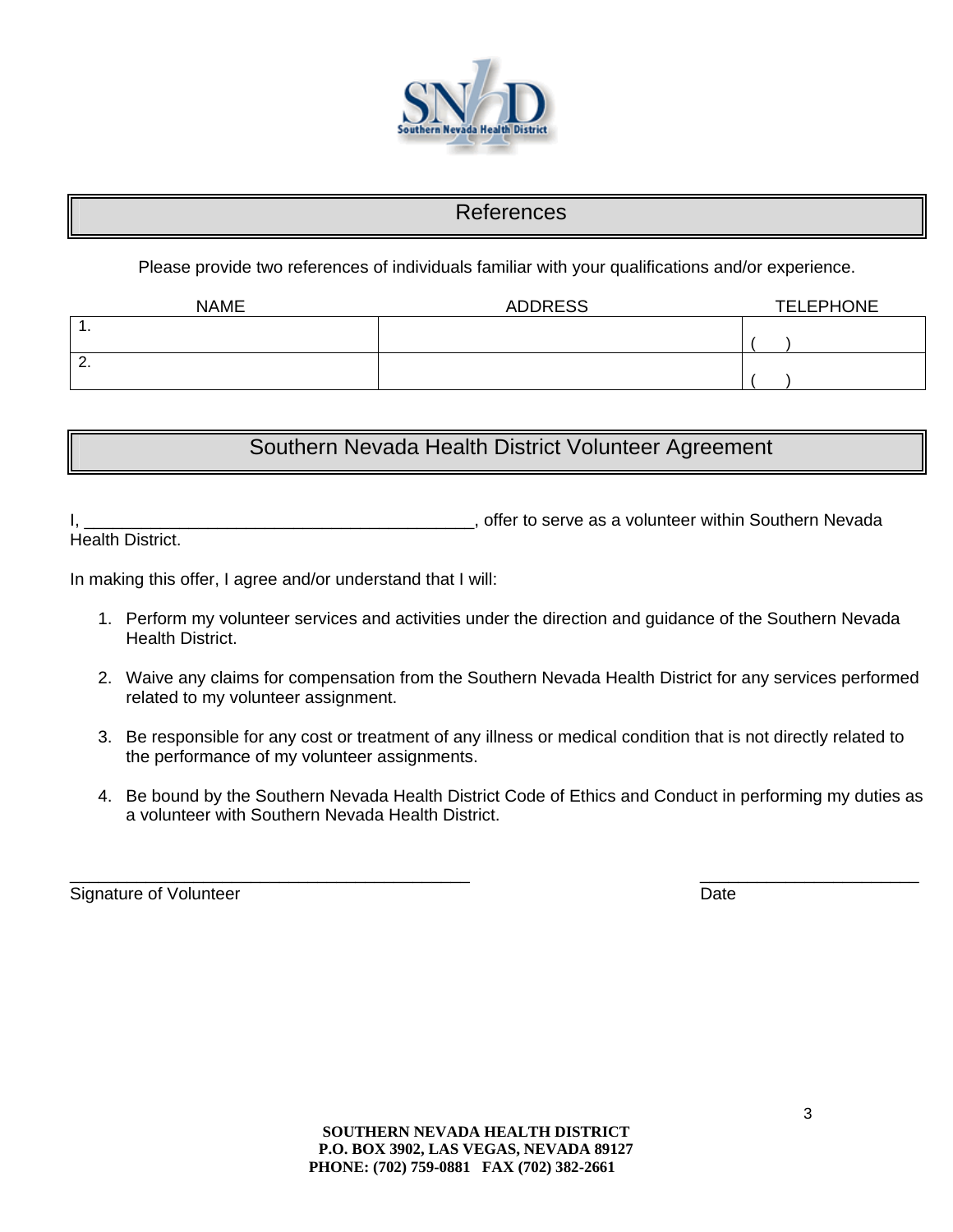

# VOLUNTEER JOB DESCRIPTION

#### **DEFINITION**

To support health district department services utilizing English and/or Spanish.

#### **SUPERVISION RECEIVED AND EXERCISED**

• Receives general supervision and training from Program Project Coordinators.

#### **EXAMPLES OF ESSENTIAL RESPONSIBILITIES AND DUTIES –** *This class specification lists the major duties and requirements of the job and is not all-inclusive. Incumbent(s) may be expected to*

*perform job-related duties other than those contained in this document*.

- Provide information about services offered by Clark County Health District.
- Administrative duties
- Answer telephones
- Package products for distribution to the public.
- Help customers fill out forms.
- Direct customers to appropriate department to receive services
- Perform related duties and responsibilities as required.

#### **QUALIFICATIONS**

#### **Ability to:**

- Speak, write and translate standard English to Spanish.
- Follow directions.
- Provide basic program information to the Las Vegas community.
- Communicate in a professional and informative manner with people from a wide variety of cultural and ethnic backgrounds and lifestyles.
- Answer the telephone in the manner indicated by supervisors.
- Prepare clear and concise reports on a weekly basis.
- Use computer efficiently.

#### **Experience and Training Guidelines**

#### **Experience:**

- None Required
- Must be 18 years of age.

#### **Working Conditions**

• Maintain confidential client information.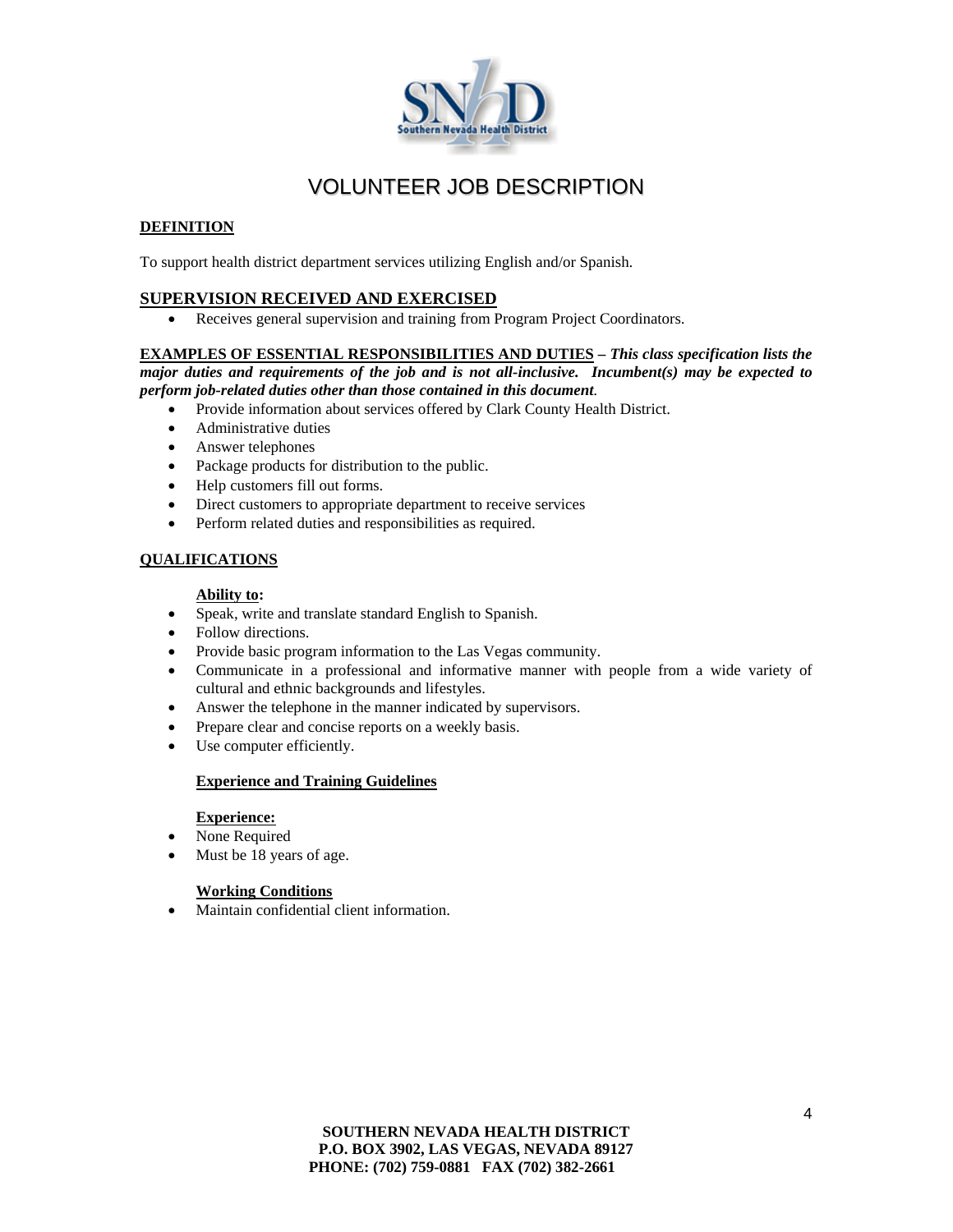

## VOLUNTEER CODE OF ETHICS

By signing a copy of this code of ethics, I affirm that:

- I will not discriminate against or refuse service to anyone on the basis of race, color, creed, age, sex, religion, disability, or nationality.
- I will evidence a genuine interest in all persons served, and do hereby dedicate myself to their best interests and helping them.
- I will respect the privacy of persons served and hold in confidence all information obtained in the course of service.
- I, upon termination, will maintain client and volunteer confidentiality, and I will hold, as confidential, any information I obtained while volunteering at the Southern Nevada Health District.
- I will not engage in or condone any form of harassment or discrimination.
- I understand that violation of this code may be grounds for dismissal.
- I will not make any public appearances nor speak publicly on behalf of the Southern Nevada Health District without prior approval.
- I will not falsify documents.
- I will not take into my possession any items/monies belonging to the Southern Nevada Health District for my own personal gain.
- I will not solicit monies or donations nor participate in any fundraisers affiliated with the Southern Nevada Health District without prior approval.
- I will not perform my duties while under the influence of drugs or alcohol.
- I will perform a minimum of 20 volunteer hours per year.
- I will treat all personnel with fairness and consideration for their dignity and individual worth.

 $\frac{1}{2}$  , and the set of the set of the set of the set of the set of the set of the set of the set of the set of the set of the set of the set of the set of the set of the set of the set of the set of the set of the set Volunteer Signature **Date**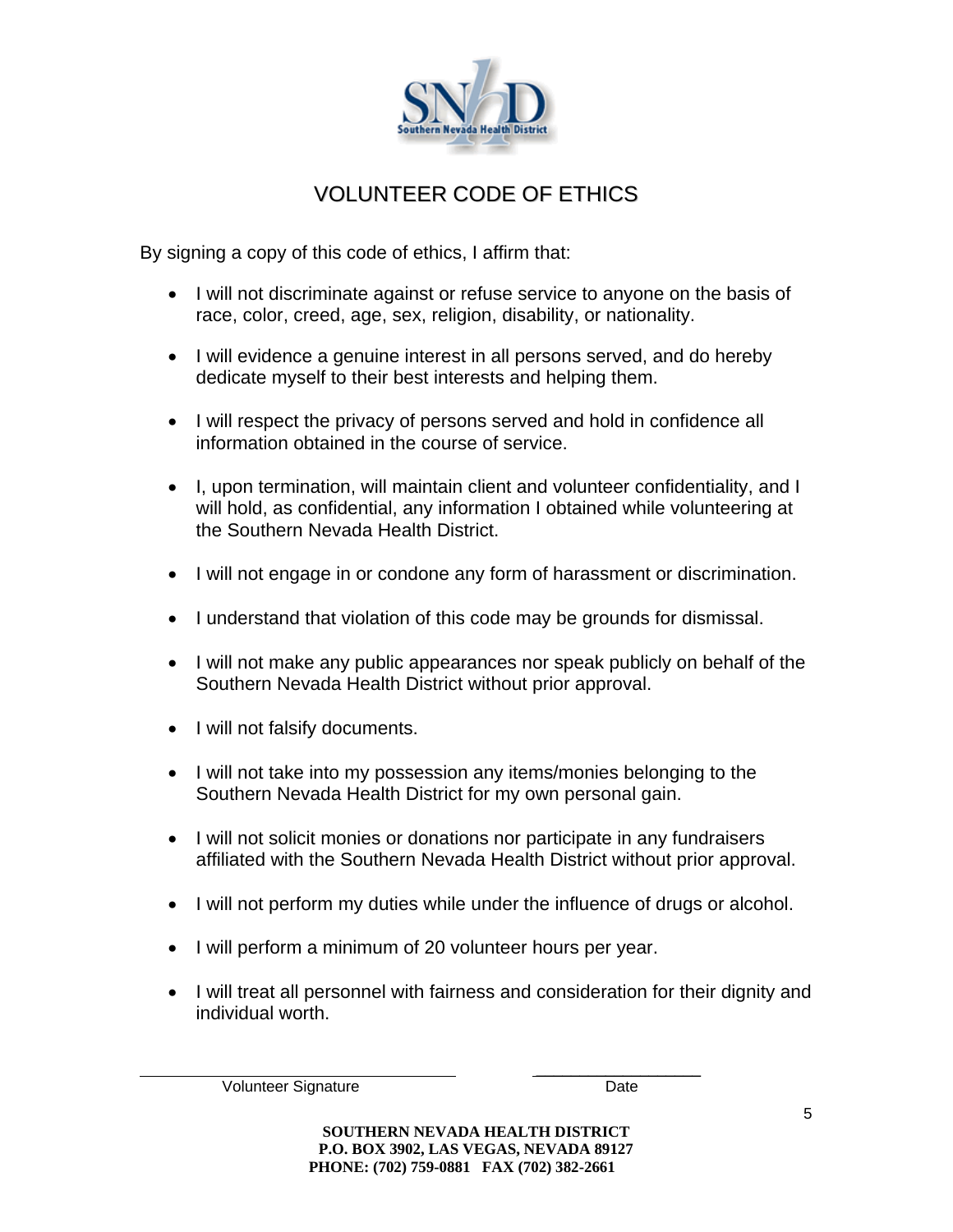

## CONFIDENTIALITY STATEMENT

I have been made aware that confidential patient records and protected health information are maintained on the premises to which I have access. Due to legalities surrounding patient confidentiality, I understand that all written, verbal and electronic communications and documents that I have access to shall remain confidential. None of the above-mentioned confidential records and information shall be removed from the premises except by designated personnel. Under no circumstances shall any confidential patient protected health information be discussed outside the work setting.

### **Volunteer Signature Date Contract Date Contract Date**

## **Volunteer Coordinator Contract Coordination Contract Coordination Communist Coordinate Coordinate Coordinate**

The volunteer signing this form has participated in required HIPAA training. After signing, this form is to be retained in an administrative file in the Agency.

6